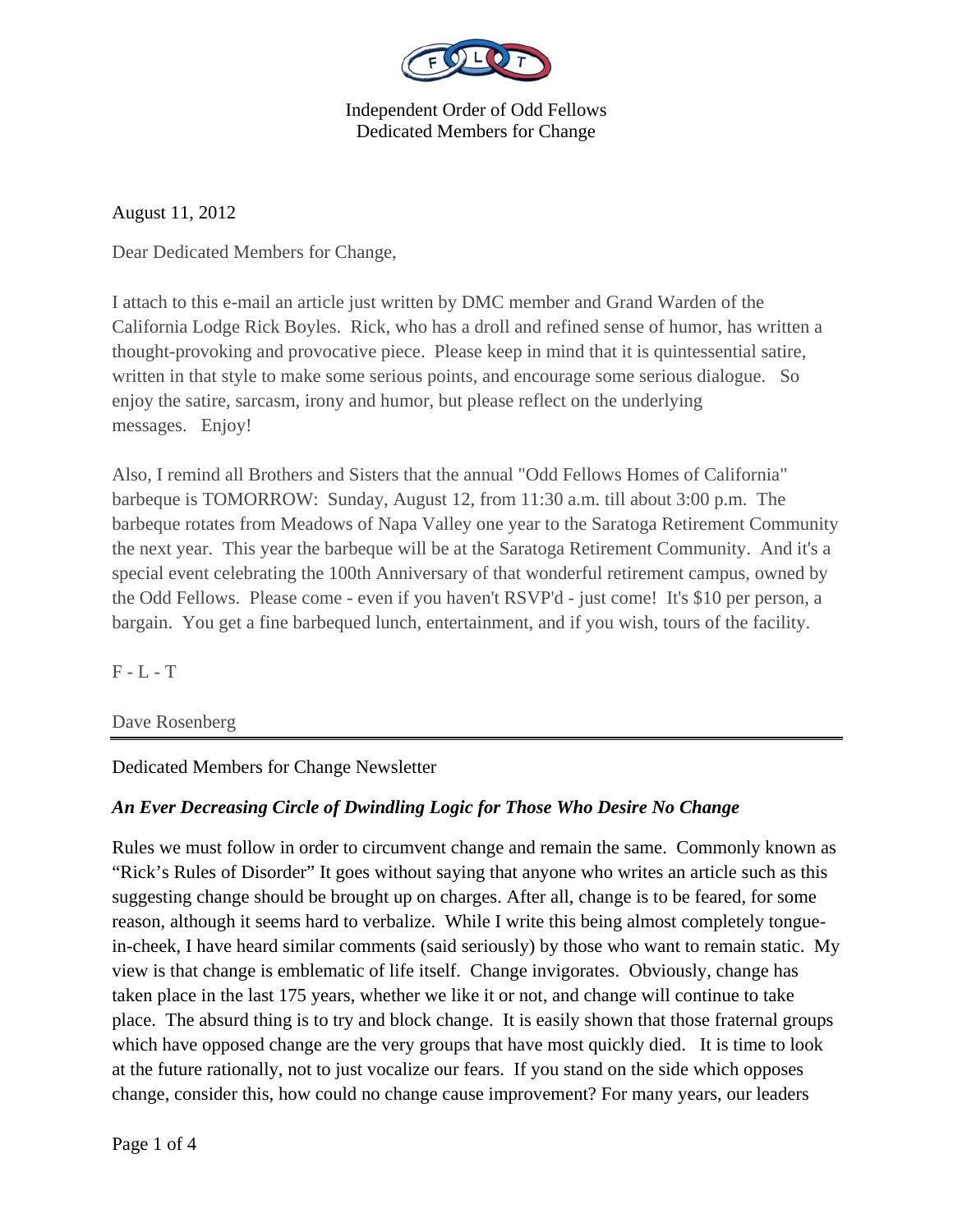

have talked about staying the course, sticking to the ritual, holding our meetings expressly as written, but what is the harm in humor, or caring, or open arms to a wondering public, or just that overstated but underemployed term "friendship"? Isn't friendship our very first tenet? Let's try and remember that we face an uncertain future together, but together perhaps we can forge a path to a new millennium.

## *Rick's Rules of Disorder, or, a Not Too Secret Path to Our Certain Demise*

- 1) No new members. This is easy. We need do nothing different to accomplish this. Our lodges shall remain closed to the public. *Why bother to change what doesn't work?* A store gets no customers with the doors closed. Our lodges should be run in the same fashion.
- 2) Enlarge the code, and use it as a bludgeon by which to punish our members. Also easy. What we need are layers of codes that conflict. Wait, we already have that!
- 3) Call into question every member not within a core group whose only goal is the total empowerment of the core group.
- 4) The object of power is power. The phrase coined by George Orwell's classic book 1984, carried forward into the Odd Fellow universe. Forget the theory that representatives are supposed to represent. "Representation", of course, is ludicrous and would smell of democracy. Certainly, the rabble cannot govern themselves, and if they decide to do something, find a way to undo it.
- 5) All new members are bad. All old members are good. This is implied by our actions. New members tend to have new ideas. New ideas should be discouraged as being counterproductive to the same old course of action. Obviously, if we follow the same old course of action, we will get the same old results, so this is evidently what we want.
- 6) Old members are entitled by their length of service to berate new members. New members are to be subjugated to duties generally performed ever since the dawn of Odd Fellowship. All old members carry a title. All new members have no title so they are naturally of lesser quality. A title allows the older members to bully the newer members. Also, should newer members say or think anything new, they should be ignored completely.
- 7) If a lodge has any success whatsoever, that success is to be dismissed as being contrary to Odd Fellow tradition. Lodges of less than 10 members are to be envied because they are able to maintain the same meeting size, date, location, seating, and jokes. The goal is always to get a quorum of five members.
- 8) Elective positions must spend their time picking their favorite mascot, their favorite song, their favorite flower, their favorite day of the week, ad infinitum. We should all worship under the sign of the duck or whatever ludicrous creature we can find which has not been used in the last three years. Our colors are red, white and blue because it is a well known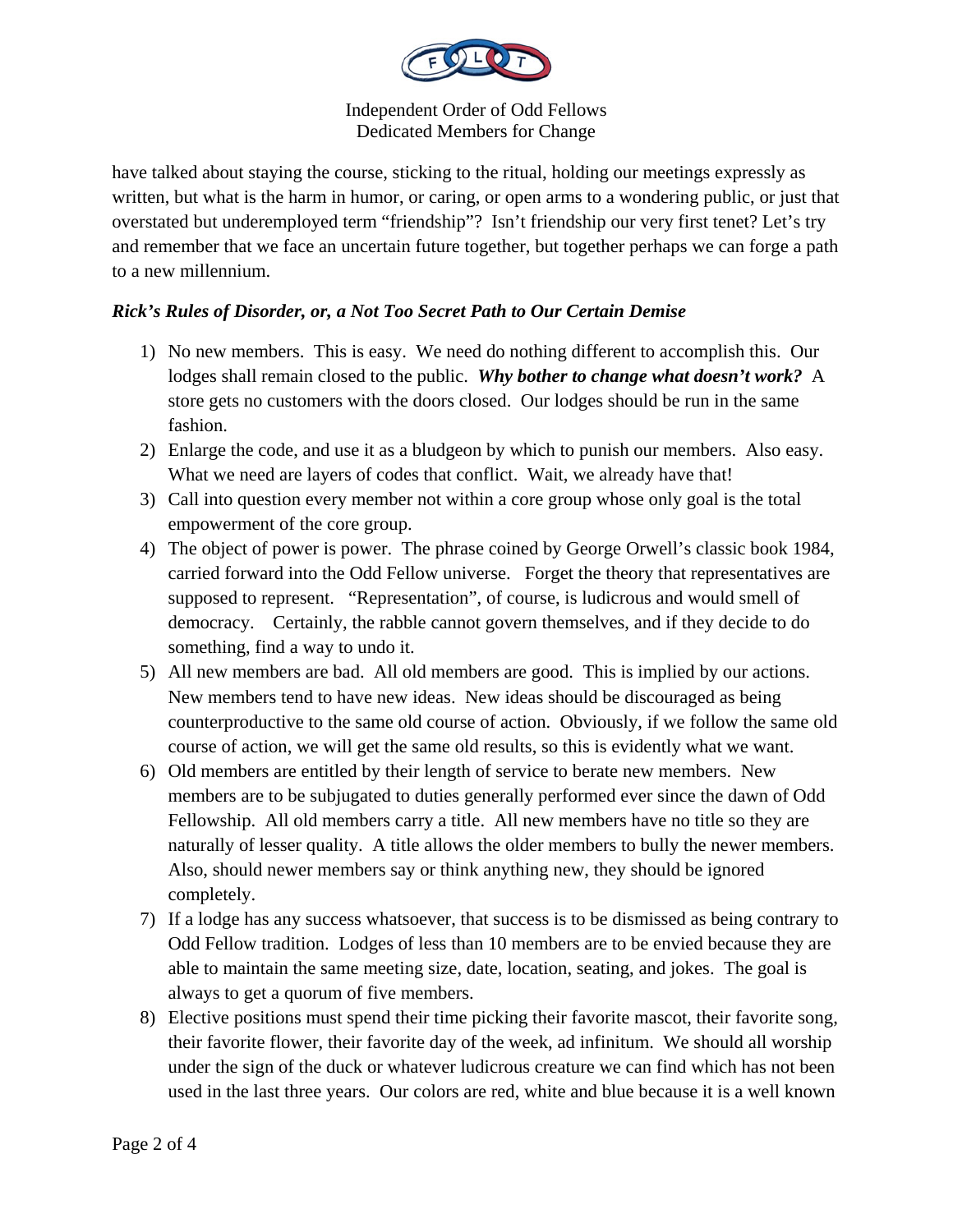

fact that the older elective officers are more patriotic than the newer communistic members.

- 9) Everything an officer does must be more elegant and stylish than the one previously. All events are to be handled just as they were in the 1940's. Our favorite singer is Ethel Merman. Our favorite band is Benny Goodman. Nothing since 1950 is allowed. This will help to make our order more uninviting to anyone under the age of 75.
- 10) Men are encouraged to wear tuxedos. Women are encouraged to wear corsets and long flowing dresses. Especially in heats of over 100 degrees, heavy sweating is the purpose of all events. No one respects a person who is dressed in modern clothes. Forget the fact that it is becoming harder and harder to find traditional old style clothing, and let's gather together to eat our lasagna and our chicken, wear our bibs, and talk about whatever we want that is within our coded list of rules.
- 11) Rule number 1 of course is that the public is not allowed. Nor should we allow anything that may be attractive to the public. No committee shall be allowed which might be interesting to a prospective member. This will keep the membership at the same lower amount, which is, after all, what we want.
- 12) A lodge which does anything unique must be discouraged. Uniqueness should be against the code unless of course you are one of the powerful older members than your uniqueness will be attributed to a quirk of personality.
- 13) Successful lodges we call "clubs", therefore we can demean them. If we call them clubs, we can belittle them enough so that we can force them to walk in lockstep with the rest of us.
- 14) Fun is not to be permitted, unless we call fun eating thawed lasagna while reciting the chants in unison. Therefore, we wish to attract only white Anglo-Saxon overweight Christians. No one else need apply. The name "Odd Fellows" is now actually contradictory so it might be a good idea to re-name our group "The Nothing Out of the Ordinary Fellows" which would be a more accurate term. Never mind the fact that America is a melting pot of religions, colors and national origins. We must ensure that our order does not reflect modern society but rather the society as it was 175 years ago.
- 15) Representatives shall not speak for the order; they will only speak for themselves. Voting is irrelevant, and the results of all votes will be determined by those in charge.
- 16) Even though multiple codes are in common usage, policies can be changed at the whim of anyone in charge. Codes in conflict leads to worlds in collision which leads to bedlam made policy.
- 17) Any member interested in change should be brought up on charges. Change, although inevitable in all other avenues, is to be discouraged at all costs. Respect is earned by wearing the sign of the duck-billed platypus or whatever goofy animal we are wearing this year and singing patriotic songs, while demeaning all who may disagree.